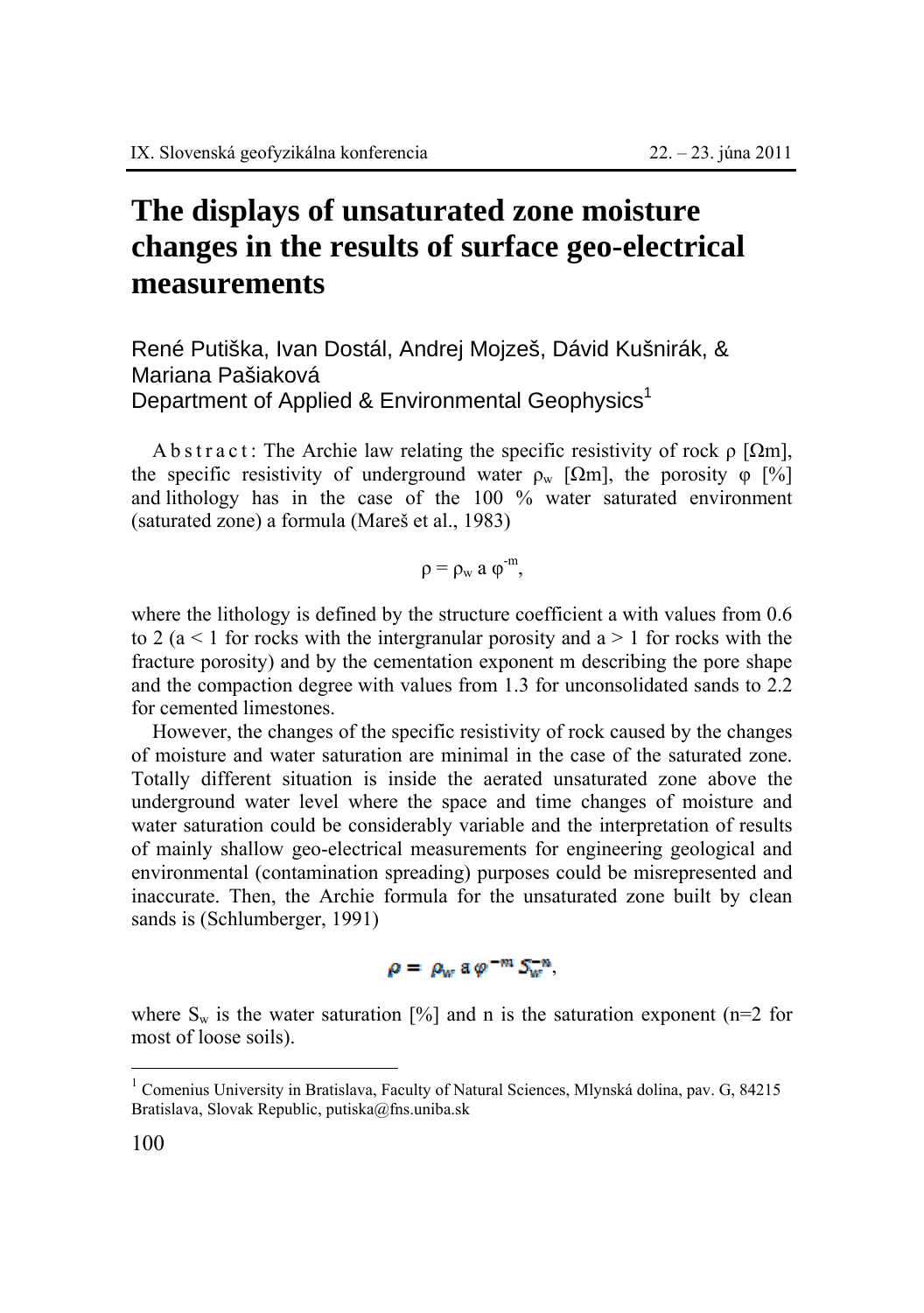An important factor in this situation is the presence of clays in the unsaturated zone and their influence on resistivity characteristics of soils. There are several formulas relating the specific resistivity and the water saturation in this case. Mostly the formulas are in the shape (Schlumberger, 1991)

$$
\frac{1}{\rho} = \frac{S_W^2 (1 - V_w)}{a \varphi^{-m} \rho_w} + \frac{C V_w}{\rho_w}.
$$

where  $V_x$  is an expression applying to the volume or a specific volume characteristic of the shale or clay material;  $\rho_x$  is an expression applying to the specific resistivity of the shale or clay material and C is expression applying to the water saturation  $S_w$ .

Five monthly repeated measurements with three surface geo-electrical methods (the method of electric resistivity tomography ERT, the method of induced polarization IP and the method of spontaneous polarization SP) were carried out in the area of water fill dam slope base from June to October 2010. The measured area (approx. 100 x 100 m) covered both the dam slope and the flood plain. Two monitor hydro-geological wells situated exactly inside the measured area were utilized for repeated underground water level measurements as well as for repeated measurements of moisture/porosity of the unsaturated zone above the underground water level by the method of neutron-neutron logging (NNL). The changes of pore water content in unsaturated zone could be attributed to the water filtration and ingress through the dam body as well as to the rain precipitation. Therefore, the measured results of the specific resistivity, the induced and spontaneous polarization fields were correlated with the rain precipitation data from the closest station of the Slovak Hydrometeorological Institute monitor net.

The measurements investigate how a time variation of actual resistivity at shallow depth can influence time-lapse ERT results. The repeated measurement data acquired during dry and wet conditions of the 2010 period provide for an investigation of the time-lapse change of the electrical conductivity and its relation to hydrologic conditions. However, we note that the repeatability of the data sets acquired during wet conditions is better than those acquired during dry conditions and this is likely due to higher contact resistance during the dry season.

The results of the neutron-neutron logging in the central well situated in the centre of the study area on flood plain (Fig. 1) show variable character of the